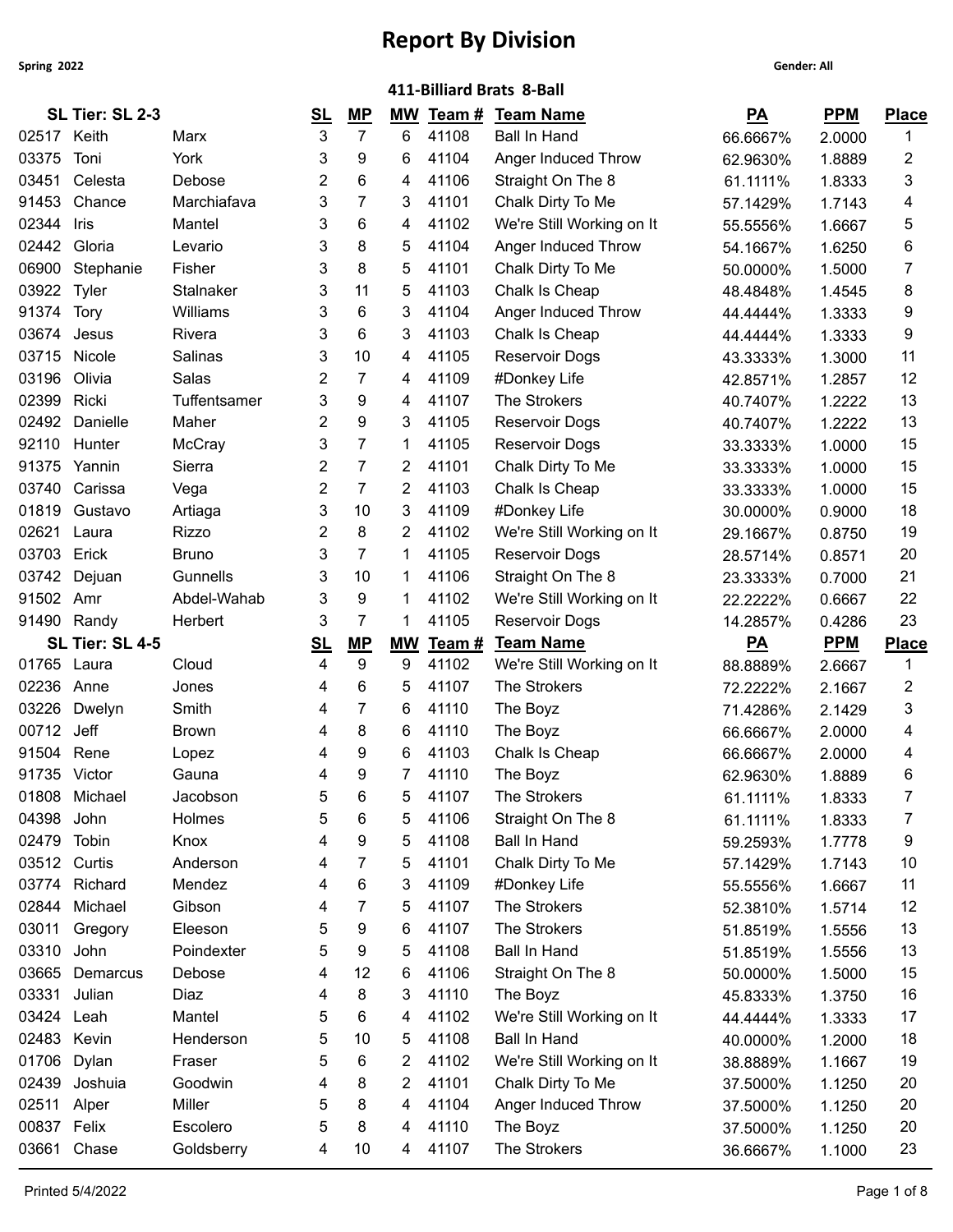| Spring 2022 |                 |                 |                |                |           |        |                           | <b>Gender: All</b> |            |              |
|-------------|-----------------|-----------------|----------------|----------------|-----------|--------|---------------------------|--------------------|------------|--------------|
|             |                 |                 |                |                |           |        | 411-Billiard Brats 8-Ball |                    |            |              |
|             | SL Tier: SL 4-5 |                 | S <sub>L</sub> | $MP$           | <b>MW</b> | Team # | <b>Team Name</b>          | PA                 | <b>PPM</b> | <b>Place</b> |
| 03445       | Drew            | Luna            | 4              | 11             | 4         | 41109  | #Donkey Life              | 36.3636%           | 1.0909     | 24           |
| 91201       | <b>Brandon</b>  | <b>McKinney</b> | 4              | 9              | 4         | 41106  | Straight On The 8         | 33.3333%           | 1.0000     | 25           |
| 03729       | Alan            | Unnone          | 4              | 9              | 3         | 41105  | Reservoir Dogs            | 33.3333%           | 1.0000     | 25           |
| 02831       | Glenn           | Pinson          | 5              | 10             | 3         | 41107  | The Strokers              | 30.0000%           | 0.9000     | 27           |
| 02493       | Scott           | Crouch          | 4              | 6              | 2         | 41108  | <b>Ball In Hand</b>       | 27.7778%           | 0.8333     | 28           |
|             | 03230 Santiago  | Felipe          | 5              | 8              | 2         | 41103  | Chalk Is Cheap            | 25.0000%           | 0.7500     | 29           |
|             | SL Tier: SL 6-7 |                 | S <sub>L</sub> | $MP$           | <b>MW</b> | Team#  | <b>Team Name</b>          | $P\underline{A}$   | <b>PPM</b> | <b>Place</b> |
|             | 02905 Ruben     | <b>Barrera</b>  | 6              | 8              | 7         | 41109  | #Donkey Life              | 75.0000%           | 2.2500     | 1            |
| 02258       | Spencer         | Fusco           | 6              | 10             | 8         | 41104  | Anger Induced Throw       | 63.3333%           | 1.9000     | 2            |
|             | 33182 Cannie    | Cohen           |                | 6              | 4         | 41106  | Straight On The 8         | 61.1111%           | 1.8333     | 3            |
| 03144       | Frank           | <b>Buhr</b>     |                | 6              | 5         | 41102  | We're Still Working on It | 61.1111%           | 1.8333     | 3            |
| 06116       | Cory            | Wichman         |                | 8              | 5         | 41101  | Chalk Dirty To Me         | 58.3333%           | 1.7500     | 5            |
| 03609       | Trevor          | Goodwin         | 6              | 8              | 5         | 41101  | Chalk Dirty To Me         | 54.1667%           | 1.6250     | 6            |
| 02213       | Nathan          | Huechteman      | 6              | 9              | 5         | 41104  | Anger Induced Throw       | 48.1481%           | 1.4444     | 7            |
| 52446       | Michaela        | Parmer          | 6              | $\overline{7}$ | 4         | 41101  | Chalk Dirty To Me         | 47.6190%           | 1.4286     | 8            |
| 03450       | Todd            | Young           | 6              | $\overline{7}$ | 5         | 41108  | <b>Ball In Hand</b>       | 47.6190%           | 1.4286     | 8            |
| 01171       | Devon           | Cloud           |                | 9              | 6         | 41102  | We're Still Working on It | 44.4444%           | 1.3333     | 10           |
| 01726       | Michael         | Radford         | 6              | 9              | 4         | 41109  | #Donkey Life              | 40.7407%           | 1.2222     | 11           |
| 03492       | Sivan           | Vilakone        |                | 6              | 3         | 41108  | <b>Ball In Hand</b>       | 33.3333%           | 1.0000     | 12           |
| 93395       | Curtis          | Lee             |                | 6              | 3         | 41106  | Straight On The 8         | 33.3333%           | 1.0000     | 12           |
| 93120       | Sundip          | Prashar         |                | 9              | 3         | 41110  | The Boyz                  | 33.3333%           | 1.0000     | 12           |
|             | 02518 Vincent   | Salazar         |                | 7              | 2         | 41103  | Chalk Is Cheap            | 23.8095%           | 0.7143     | 15           |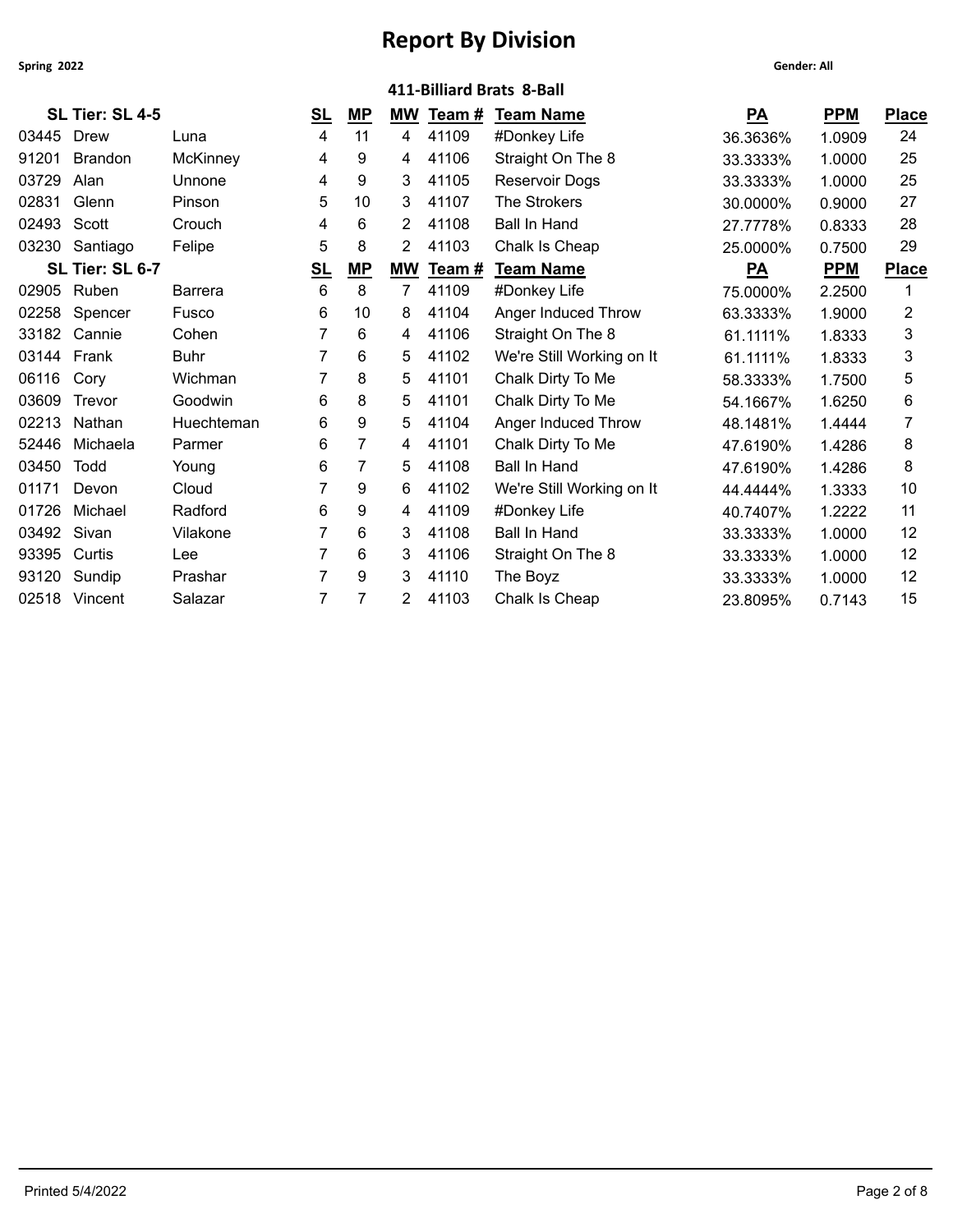| <b>Gender: All</b> |  |
|--------------------|--|
|                    |  |

|             | 414-Rack N Roll 8-Ball |                |                |                |                |       |                          |                  |            |                         |  |  |  |
|-------------|------------------------|----------------|----------------|----------------|----------------|-------|--------------------------|------------------|------------|-------------------------|--|--|--|
|             | SL Tier: SL 2-3        |                | <u>SL</u>      | MP             | <b>MW</b>      | Team# | <b>Team Name</b>         | $P\underline{A}$ | <b>PPM</b> | <b>Place</b>            |  |  |  |
| 02476 Anya  |                        | Johnson        | 3              | $\overline{7}$ | 4              | 41406 | Prestige Worldwide       | 57.1429%         | 1.7143     | 1                       |  |  |  |
| 93317       | Jenni                  | Hoang          | 3              | 9              | 5              | 41402 | Cuesadors                | 55.5556%         | 1.6667     | $\overline{\mathbf{c}}$ |  |  |  |
| 02595       | Jacob                  | Tharp          | 3              | 11             | 5              | 41401 | <b>Rackless Behavior</b> | 51.5152%         | 1.5455     | 3                       |  |  |  |
| 02584       | Jennifer               | Quin           | 3              | $\overline{7}$ | 3              | 41406 | Prestige Worldwide       | 42.8571%         | 1.2857     | 4                       |  |  |  |
| 02418       | Akhil tej              | Indraganti     | 3              | $\overline{7}$ | 4              | 41404 | Lagaan                   | 38.0952%         | 1.1429     | 5                       |  |  |  |
| 48831       | Michael                | Taylor         | 3              | 8              | 3              | 41404 | Lagaan                   | 37.5000%         | 1.1250     | 6                       |  |  |  |
| 03768       | Igor                   | Putilov        | 3              | 6              | 2              | 41403 | OG's                     | 33.3333%         | 1.0000     | 7                       |  |  |  |
| 02529       | Todd                   | Tharp          | 3              | 13             | 4              | 41403 | OG's                     | 30.7692%         | 0.9231     | 8                       |  |  |  |
| 03780       | Justin                 | Thomas         | 3              | 9              | $\overline{2}$ | 41403 | OG's                     | 22.2222%         | 0.6667     | 9                       |  |  |  |
|             | SL Tier: SL 4-5        |                | S <sub>L</sub> | MP             | <b>MW</b>      | Team# | <b>Team Name</b>         | $P\underline{A}$ | <b>PPM</b> | Place                   |  |  |  |
|             | 02384 Venkat           | Vurakaranam    | 5              | $\overline{7}$ | 5              | 41404 | Lagaan                   | 71.4286%         | 2.1429     | 1                       |  |  |  |
| 93372       | Jeffrey                | Williams       | 4              | 10             | 8              | 41401 | Rackless Behavior        | 66.6667%         | 2.0000     | $\overline{2}$          |  |  |  |
| 03750       | Annie                  | Koulavong      | 4              | 9              | 6              | 41406 | Prestige Worldwide       | 62.9630%         | 1.8889     | 3                       |  |  |  |
| 02741       | Karmen                 | Kodzoman       | 4              | 7              | 4              | 41405 | Cobra Kai                | 61.9048%         | 1.8571     | 4                       |  |  |  |
| 03232       | Sudeep                 | Coppysetty     | 5              | 9              | $\overline{7}$ | 41401 | Rackless Behavior        | 59.2593%         | 1.7778     | 5                       |  |  |  |
| 03379       | Stacey                 | Thomas         | 5              | 12             | 9              | 41405 | Cobra Kai                | 58.3333%         | 1.7500     | 6                       |  |  |  |
| 93291       | Michael                | Heady          | 4              | 8              | 6              | 41405 | Cobra Kai                | 58.3333%         | 1.7500     | 6                       |  |  |  |
| 02558       | Michael                | Whyman         | 4              | 9              | 6              | 41401 | Rackless Behavior        | 48.1481%         | 1.4444     | 8                       |  |  |  |
| 02063       | Mark                   | Vanam          | 4              | 8              | 5              | 41404 | Lagaan                   | 45.8333%         | 1.3750     | 9                       |  |  |  |
| 03651       | Omprakash              | Sandishetty    | 5              | 8              | 3              | 41404 | Lagaan                   | 37.5000%         | 1.1250     | 10                      |  |  |  |
| 03135       | Jeffrey                | Nurradin       | 4              | $\overline{7}$ | 3              | 41406 | Prestige Worldwide       | 33.3333%         | 1.0000     | 11                      |  |  |  |
| 03771       | Nicole                 | Frazier        | 4              | 9              | 4              | 41403 | OG's                     | 33.3333%         | 1.0000     | 11                      |  |  |  |
| 03583       | Atul                   | Yadav          | 5              | $\overline{7}$ | 2              | 41402 | Cuesadors                | 23.8095%         | 0.7143     | 13                      |  |  |  |
| 02508       | Sai \$10.75            | Rapaka         | 4              | $\overline{7}$ | $\overline{2}$ | 41402 | Cuesadors                | 23.8095%         | 0.7143     | 13                      |  |  |  |
| 41701       | <b>Brian</b>           | Wroughton      | 4              | 8              | 1              | 41406 | Prestige Worldwide       | 12.5000%         | 0.3750     | 15                      |  |  |  |
|             | 01368 Francisca        | Pili           | 5              | 8              | $\mathbf 1$    | 41403 | OG's                     | 8.3333%          | 0.2500     | 16                      |  |  |  |
|             | SL Tier: SL 6-7        |                | <u>SL</u>      | MP             | <b>MW</b>      | Team# | <b>Team Name</b>         | $\overline{PA}$  | <b>PPM</b> | <b>Place</b>            |  |  |  |
| 12060 Kevin |                        | <b>Bilotti</b> | $\overline{7}$ | $\overline{7}$ | $\overline{7}$ | 41405 | Cobra Kai                | 71.4286%         | 2.1429     | 1                       |  |  |  |
| 04100       | Chaitanya              | Polumati       | 6              | 6              | 5              | 41401 | Rackless Behavior        | 55.5556%         | 1.6667     | 2                       |  |  |  |
| 99827       | Josh                   | Geisert        | 6              | 9              | 4              | 41405 | Cobra Kai                | 51.8519%         | 1.5556     | 3                       |  |  |  |
| 90542       | Felix                  | Valle          | 6              | 6              | 4              | 41402 | Cuesadors                | 50.0000%         | 1.5000     | 4                       |  |  |  |
| 02856       | Usman                  | Mohammad       | 6              | 6              | 3              | 41404 | Lagaan                   | 38.8889%         | 1.1667     | 5                       |  |  |  |
|             | 01521 Charles          | Gonzales       | $\overline{7}$ | $\overline{7}$ | 2              | 41406 | Prestige Worldwide       | 23.8095%         | 0.7143     | 6                       |  |  |  |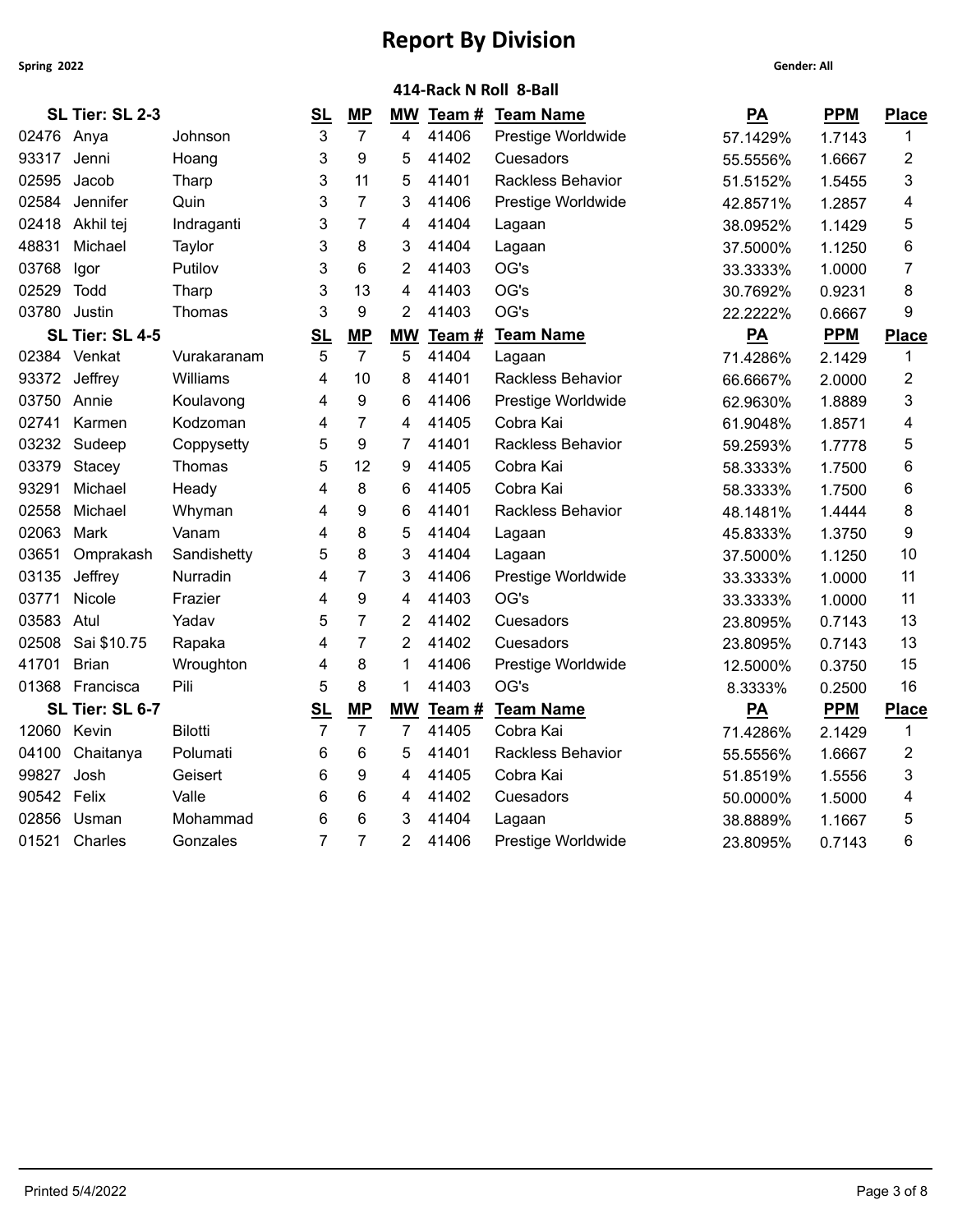|             | 431-8 Ball Junkies 8-Ball |               |                         |                |           |        |                       |                  |            |                |  |  |
|-------------|---------------------------|---------------|-------------------------|----------------|-----------|--------|-----------------------|------------------|------------|----------------|--|--|
|             | SL Tier: SL 2-3           |               | $\underline{\text{SL}}$ | <b>MP</b>      | <b>MW</b> | Team # | <b>Team Name</b>      | $P\underline{A}$ | <b>PPM</b> | <b>Place</b>   |  |  |
|             | 03678 Christina           | Lopez         | 3                       | 8              | 5         | 43103  | <b>TCD Legends</b>    | 54.1667%         | 1.6250     | 1              |  |  |
| 02633       | Matthew                   | Koons         | 3                       | 12             | 6         | 43104  | The Misfits           | 50.0000%         | 1.5000     | 2              |  |  |
| 02521       | Hidehiro                  | Ishii         | 3                       | 8              | 4         | 43101  | Diamonds In The Rough | 45.8333%         | 1.3750     | 3              |  |  |
| 02375       | Raymond                   | Medina        | 3                       | 9              | 5         | 43103  | <b>TCD Legends</b>    | 44.4444%         | 1.3333     | 4              |  |  |
| 03326       | Erica                     | Alexander     | 3                       | 7              | 3         | 43101  | Diamonds In The Rough | 38.0952%         | 1.1429     | 5              |  |  |
| 91204 Matt  |                           | Beary         | 3                       | 10             | 2         | 43102  | The Interceptors      | 30.0000%         | 0.9000     | 6              |  |  |
|             | SL Tier: SL 4-5           |               | <u>SL</u>               | $MP$           | <b>MW</b> | Team # | <b>Team Name</b>      | PA               | <b>PPM</b> | <b>Place</b>   |  |  |
| 55063 Brian |                           | <b>Tucker</b> | 5                       | 10             | 8         | 43104  | The Misfits           | 63.3333%         | 1.9000     | 1              |  |  |
| 03395       | Julie                     | Ong           | 4                       | 6              | 5         | 43101  | Diamonds In The Rough | 61.1111%         | 1.8333     | $\overline{c}$ |  |  |
| 02507       | Richard                   | Kersul        | 4                       | 11             | 6         | 43103  | <b>TCD Legends</b>    | 48.4848%         | 1.4545     | 3              |  |  |
| 02653       | Alexander                 | Kamp          | 5                       | 9              | 5         | 43104  | The Misfits           | 48.1481%         | 1.4444     | 4              |  |  |
| 02126       | Ramona                    | Lee           | 4                       | 8              | 5         | 43101  | Diamonds In The Rough | 45.8333%         | 1.3750     | 5              |  |  |
| 02978       | Samuel                    | Nyakeriga     | 5                       | 9              | 4         | 43102  | The Interceptors      | 44.4444%         | 1.3333     | 6              |  |  |
| 02274       | James                     | Ray           | 4                       | 10             | 5         | 43102  | The Interceptors      | 43.3333%         | 1.3000     | 7              |  |  |
| 01694       | Leslie                    | Flanagan      | 5                       | 12             | 6         | 43101  | Diamonds In The Rough | 38.8889%         | 1.1667     | 8              |  |  |
| 02030       | Chouie                    | Almora        | 4                       | 12             | 5         | 43101  | Diamonds In The Rough | 38.8889%         | 1.1667     | 8              |  |  |
| 26708       | James                     | Murphy        | 5                       | 9              | 3         | 43102  | The Interceptors      | 37.0370%         | 1.1111     | 10             |  |  |
| 03315       | Renee                     | Putrino       | 5                       | 10             | 4         | 43101  | Diamonds In The Rough | 36.6667%         | 1.1000     | 11             |  |  |
| 03641       | Todd                      | <b>Koons</b>  | 4                       | 8              | 3         | 43104  | The Misfits           | 29.1667%         | 0.8750     | 12             |  |  |
| 03215       | James                     | Porter        | 4                       | 10             | 3         | 43102  | The Interceptors      | 26.6667%         | 0.8000     | 13             |  |  |
| 03565       | Dennis                    | Whitehead     | 4                       | $\overline{7}$ |           | 43103  | <b>TCD Legends</b>    | 23.8095%         | 0.7143     | 14             |  |  |
| 03079 Cody  |                           | Redd          | 5                       | 6              | 1         | 43103  | <b>TCD Legends</b>    | 22.2222%         | 0.6667     | 15             |  |  |
|             | SL Tier: SL 6-7           |               | <b>SL</b>               | MP             | <b>MW</b> | Team#  | <b>Team Name</b>      | PA               | <b>PPM</b> | <b>Place</b>   |  |  |
| 01920       | Joe                       | Harbour       | 6                       | 9              | 7         | 43104  | The Misfits           | 66.6667%         | 2.0000     | 1              |  |  |
| 03594       | Dennis                    | Whitehead Jr  | 6                       | 9              | 4         | 43103  | <b>TCD Legends</b>    | 44.4444%         | 1.3333     | 2              |  |  |
| 90002       | Derek                     | Glaeser       | 6                       | 9              | 3         | 43103  | <b>TCD Legends</b>    | 33.3333%         | 1.0000     | 3              |  |  |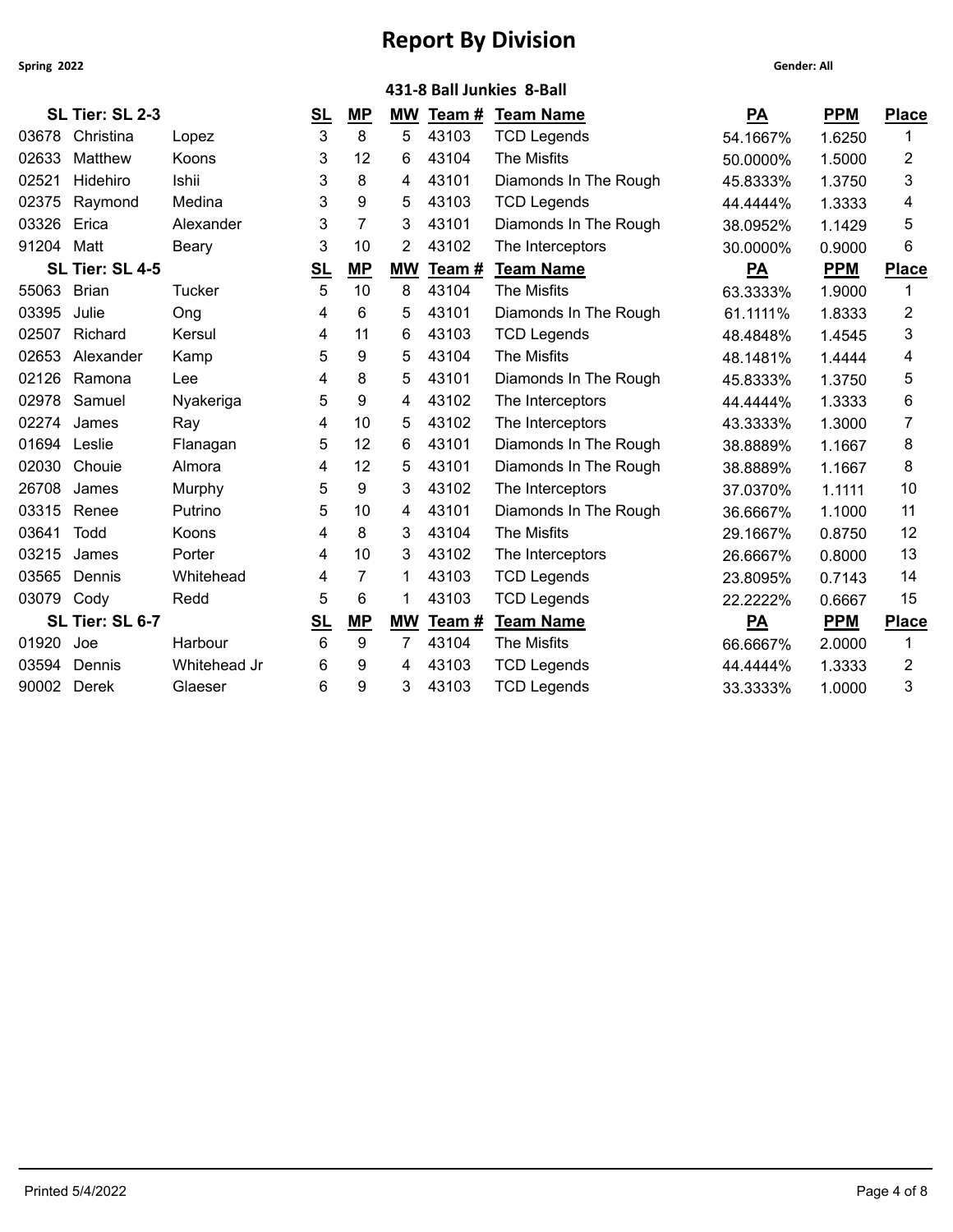|               |                 |                 |           |           |                |        | 432-Pool Dawg's 8-Ball  |                  |            |              |
|---------------|-----------------|-----------------|-----------|-----------|----------------|--------|-------------------------|------------------|------------|--------------|
|               | SL Tier: SL 2-3 |                 | <u>SL</u> | <u>MP</u> |                |        | MW Team # Team Name     | $\underline{PA}$ | <b>PPM</b> | <b>Place</b> |
|               | 92036 Ashley    | <b>Bates</b>    | 3         | 6         | 3              | 43202  | 8-Ball Punishers        | 61.1111%         | 1.8333     | 1            |
| 10332 Stacie  |                 | Bongiorno       | 3         | 9         | 5              | 43204  | <b>CLIFFHANGERS</b>     | 51.8519%         | 1.5556     | 2            |
| 02344         | Iris            | Mantel          | 3         | 8         | 4              | 43205  | $Q \sim$ Stix           | 50.0000%         | 1.5000     | 3            |
| 91375         | Yannin          | Sierra          | 2         | 6         | 2              | 43202  | 8-Ball Punishers        | 44.4444%         | 1.3333     | 4            |
| 92953         | Ethan           | Newman          | 3         | 10        | 4              | 43206  | How Much For An 8 Ball? | 40.0000%         | 1.2000     | 5            |
| 91453         | Chance          | Marchiafava     | 3         | 7         | 1              | 43206  | How Much For An 8 Ball? | 19.0476%         | 0.5714     | 6            |
| 02256         | Andrew          | Jesudas         | 3         | 8         | -1             | 43206  | How Much For An 8 Ball? | 12.5000%         | 0.3750     | 7            |
|               | 93253 Lindsay   | Enriquez        | 2         | 6         | 1              | 43206  | How Much For An 8 Ball? | 11.1111%         | 0.3333     | 8            |
|               | SL Tier: SL 4-5 |                 | <u>SL</u> | MP        | <b>MW</b>      | Team # | <b>Team Name</b>        | $\underline{PA}$ | <b>PPM</b> | <b>Place</b> |
|               | 02425 Marcus    | Sampson         | 5         | 11        | 10             | 43201  | Just The Tip            | 69.6970%         | 2.0909     | 1            |
| 03766         | Mohammed        | Jameel          | 4         | 8         | 6              | 43203  | Solid <sub>8</sub>      | 62.5000%         | 1.8750     | 2            |
| 02271         | Melissa         | Peterson        | 4         | 7         | 4              | 43204  | <b>CLIFFHANGERS</b>     | 57.1429%         | 1.7143     | 3            |
| 91365         | Dorian          | Mantel          | 4         | 9         | 5              | 43205  | Q~Stix                  | 55.5556%         | 1.6667     | 4            |
| 02260         | Hartmut         | Mantel          | 4         | 8         | 5              | 43205  | Q~Stix                  | 54.1667%         | 1.6250     | 5            |
| 02608         | Jim             | <b>Brunke</b>   | 4         | 8         | 5              | 43206  | How Much For An 8 Ball? | 54.1667%         | 1.6250     | 5            |
| 03756         | Mohammed        | Shaikh          | 4         | 10        | 6              | 43203  | Solid <sub>8</sub>      | 53.3333%         | 1.6000     | 7            |
| 03413         | Rida            | Marikkar        | 4         | 7         | 5              | 43204  | <b>CLIFFHANGERS</b>     | 52.3810%         | 1.5714     | 8            |
| 91328         | Katherine       | Mann            | 4         | 8         | 4              | 43202  | 8-Ball Punishers        | 50.0000%         | 1.5000     | 9            |
| 03739         | Yasser          | Arafath         | 5         | 6         | 4              | 43203  | Solid <sub>8</sub>      | 50.0000%         | 1.5000     | 9            |
| 03481         | Ashley          | Moore           | 4         | 10        | 5              | 43202  | 8-Ball Punishers        | 50.0000%         | 1.5000     | 9            |
| 03691         | Nouman          | Khan            | 4         | 8         | 4              | 43203  | Solid <sub>8</sub>      | 50.0000%         | 1.5000     | 9            |
| 02996         | Elinor          | <b>Baldwin</b>  | 4         | 9         | 5              | 43205  | Q~Stix                  | 48.1481%         | 1.4444     | 13           |
| 00712         | Jeff            | <b>Brown</b>    | 4         | 9         | 4              | 43201  | Just The Tip            | 48.1481%         | 1.4444     | 13           |
| 91201         | <b>Brandon</b>  | <b>McKinney</b> | 4         | 10        | 5              | 43201  | Just The Tip            | 43.3333%         | 1.3000     | 15           |
| 62013         | Jennifer        | Pitcock         | 5         | 6         | 3              | 43202  | 8-Ball Punishers        | 38.8889%         | 1.1667     | 16           |
| 03657         | Ahmed           | Malik           | 4         | 7         | 3              | 43203  | Solid <sub>8</sub>      | 38.0952%         | 1.1429     | 17           |
| 03755         | Omer            | Yousuf          | 4         | 8         | 3              | 43203  | Solid <sub>8</sub>      | 37.5000%         | 1.1250     | 18           |
| 02263         | Richard         | Watts           | 5         | 7         | 3              | 43204  | <b>CLIFFHANGERS</b>     | 33.3333%         | 1.0000     | 19           |
| 03424         | Leah            | Mantel          | 5         | 7         | 2              | 43205  | Q~Stix                  | 23.8095%         | 0.7143     | 20           |
| 02840 Derek   |                 | Eggerstedt      | 5         |           |                | 43204  | <b>CLIFFHANGERS</b>     | 23.8095%         | 0.7143     | 20           |
|               | 02277 Clifford  | Dodson          | 5         | 6         | 2              | 43204  | <b>CLIFFHANGERS</b>     | 22.2222%         | 0.6667     | 22           |
|               | SL Tier: SL 6-7 |                 | <u>SL</u> | <u>MP</u> | <b>MW</b>      | Team # | <b>Team Name</b>        | $\underline{PA}$ | <b>PPM</b> | <b>Place</b> |
| 02501 Nitin   |                 | Saini           | 6         | 10        | $\overline{7}$ | 43201  | Just The Tip            | 56.6667%         | 1.7000     | 1            |
| 85083         | Chris           | Haley           | 6         | 11        | 9              | 43201  | Just The Tip            | 54.5455%         | 1.6364     | 2            |
| 03461         | Dusty           | Carpenter       | 6         | 8         | 6              | 43202  | 8-Ball Punishers        | 54.1667%         | 1.6250     | 3            |
| 03524 Jarrett |                 | Hale            |           | 10        | 5              | 43205  | Q~Stix                  | 43.3333%         | 1.3000     | 4            |
| 03609         | Trevor          | Goodwin         | 6         | 10        | 6              | 43206  | How Much For An 8 Ball? | 43.3333%         | 1.3000     | 4            |
| 03589 Ray     |                 | Enriquez        | 6         | 11        | 6              | 43206  | How Much For An 8 Ball? | 42.4242%         | 1.2727     | 6            |
|               | 02464 Basheer   | Syed            |           | 7         | 4              | 43203  | Solid <sub>8</sub>      | 38.0952%         | 1.1429     | 7            |
| 96279         | Stephen         | Gartside        |           | 9         | 5              | 43202  | 8-Ball Punishers        | 37.0370%         | 1.1111     | 8            |
|               | 03344 William   | <b>Bradford</b> | 6         | 10        | 4              | 43204  | <b>CLIFFHANGERS</b>     | 30.0000%         | 0.9000     | 9            |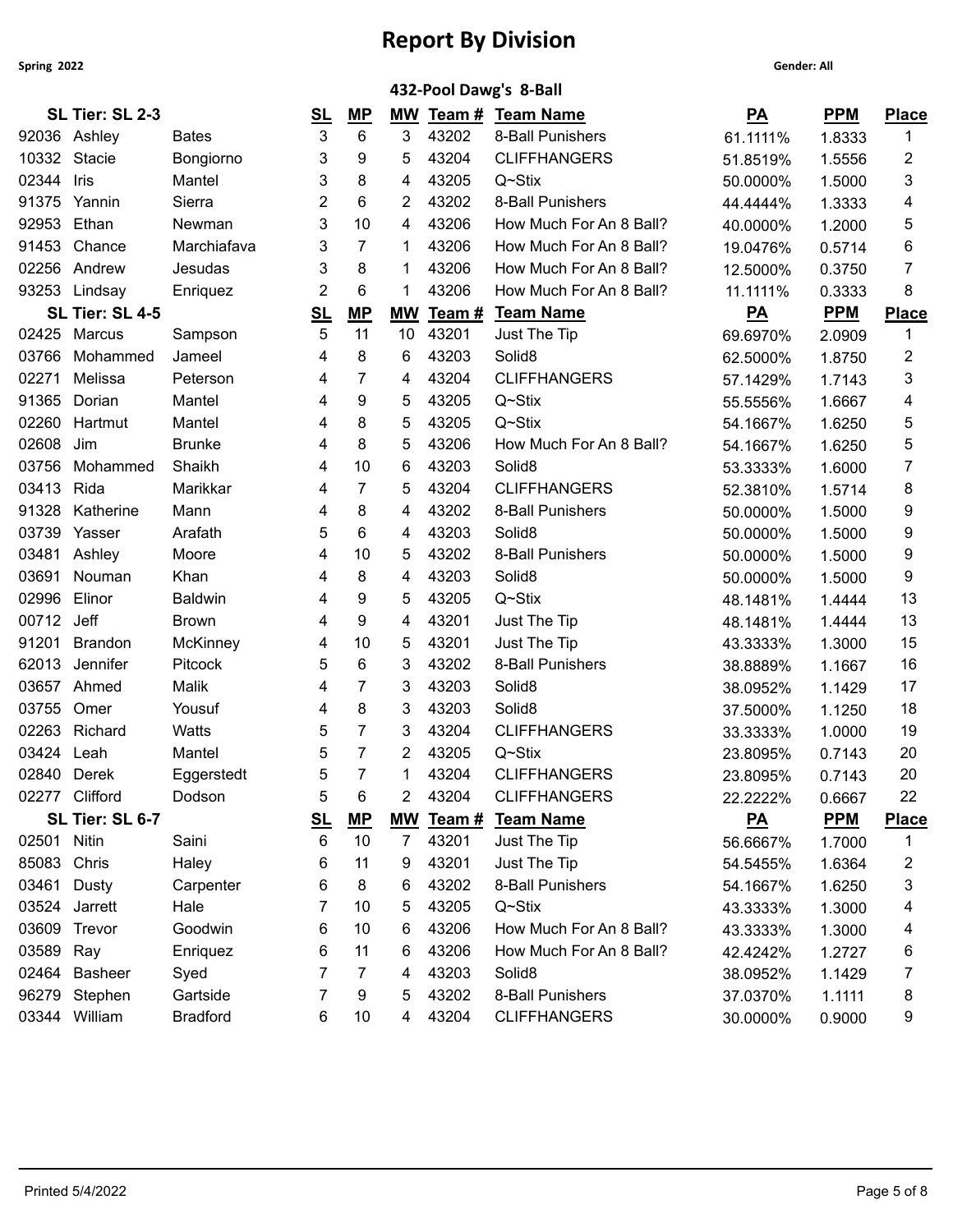|                | 551-Pool Hall Junkies 8-Ball |                         |           |           |           |                |                                                      |                      |                  |              |  |  |
|----------------|------------------------------|-------------------------|-----------|-----------|-----------|----------------|------------------------------------------------------|----------------------|------------------|--------------|--|--|
|                | SL Tier: SL 2-3              |                         | <u>SL</u> | <u>MP</u> | МW        |                | Team # Team Name                                     | $\underline{PA}$     | <b>PPM</b>       | <b>Place</b> |  |  |
| 02770          | Marie                        | White                   | 3         | 6         | 4         | 55103          | Shark B8                                             | 66.6667%             | 2.0000           | 1            |  |  |
| 91345          | Daysi                        | Garcia                  | 3         | 6         | 5         | 55101          | Scorpion's                                           | 66.6667%             | 2.0000           | 1            |  |  |
| 99151          | Sophia                       | Cordova                 | 3         | 8         | 6         | 55111          | Work Hard, Play Harder                               | 66.6667%             | 2.0000           | 1            |  |  |
| 91682          | Maria                        | Quintanilla             | 3         | 8         | 5         | 55109          | <b>Dallas Slow Rollers</b>                           | 66.6667%             | 2.0000           | 1            |  |  |
| 02520          | Alvaro                       | Pertuz                  | 3         | 9         | 5         | 55112          | L. Pool                                              | 62.9630%             | 1.8889           | 5            |  |  |
| 02466          | Richard                      | Sondgroth               | 3         | 8         | 4         | 55103          | Shark B8                                             | 62.5000%             | 1.8750           | 6            |  |  |
| 91481          | Jennifer                     | Orr                     | 3         | 12        | 8         | 55105          | Figure It Out                                        | 58.3333%             | 1.7500           | 7            |  |  |
| 09599          | Marivel                      | Alvarez                 | 3         | 6         | 4         | 55101          | Scorpion's                                           | 55.5556%             | 1.6667           | 8            |  |  |
| 91314          | Robert                       | <b>Blacker</b>          | 3         | 8         | 5         | 55101          | Scorpion's                                           | 50.0000%             | 1.5000           | 9            |  |  |
| 03827          | Angelique                    | Castillo                | 2         | 6         | 3         | 55109          | <b>Dallas Slow Rollers</b>                           | 50.0000%             | 1.5000           | 9            |  |  |
| 03632          | Mike                         | Campos                  | 3         | 8         | 3         | 55104          | <b>Tacos Locos</b>                                   | 50.0000%             | 1.5000           | 9            |  |  |
| 03678          | Christina                    | Lopez                   | 3         | 8         | 4         | 55106          | Them                                                 | 45.8333%             | 1.3750           | 12           |  |  |
| 23191          | Deborah                      | Romick                  | 2         | 6         | 2         | 55112          | L. Pool                                              | 44.4444%             | 1.3333           | 13           |  |  |
| 92714          | Kat                          | Garcia                  | 2         | 8         | 4         | 55107          | <b>Motley Cues</b>                                   | 41.6667%             | 1.2500           | 14           |  |  |
| 03308          | Lisa                         | Wasson                  | 3         | 10        | 4         | 55110          | <b>Hot Pockets</b>                                   | 40.0000%             | 1.2000           | 15           |  |  |
| 99206          | Matthew                      | <b>Hawkins</b>          | 3         | 7         | 3         | 55108          | <b>Balls Deep</b>                                    | 38.0952%             | 1.1429           | 16           |  |  |
| 02506          | Yair                         | Fernandez               | 3         | 8         | 3         | 55101          | Scorpion's                                           | 37.5000%             | 1.1250           | 17           |  |  |
| 02253          | Christine                    | DeAlmeida               | 3         | 7         | 3         | 55103          | Shark B8                                             | 33.3333%             | 1.0000           | 18           |  |  |
| 01708          | Victoria                     | Pittman                 | 3         | 8         | 2         | 55103          | Shark B8                                             | 29.1667%             | 0.8750           | 19           |  |  |
| 02738          | Ana                          | Perez                   | 2         | 6         | -1        | 55102          | <b>Can't Make A Ballers</b>                          | 27.7778%             | 0.8333           | 20           |  |  |
| 03763          | Daren                        | Wang                    | 3         | 10        | 3         | 55102          | Can't Make A Ballers                                 | 26.6667%             | 0.8000           | 21           |  |  |
| 03500          | Karleen                      | Reynolds                | 3         | 9         | 3         | 55110          | <b>Hot Pockets</b>                                   | 25.9259%             | 0.7778           | 22           |  |  |
| 03670          | Aaron                        | <b>Baker</b>            | 3         | 9         | -1        | 55102          | Can't Make A Ballers                                 | 25.9259%             | 0.7778           | 22           |  |  |
| 03749          | Suzanne                      | Hurt                    | 2         | 6         | 1         | 55108          | <b>Balls Deep</b>                                    | 22.2222%             | 0.6667           | 24           |  |  |
|                | 91466 Jennifer               | Gray                    | 2         | 9         | 0         | 55111          | Work Hard, Play Harder                               | 14.8148%             | 0.4444           | 25           |  |  |
|                | SL Tier: SL 4-5              |                         | <u>SL</u> | MP        | <b>MW</b> | Team #         | <b>Team Name</b>                                     | $\underline{PA}$     | <b>PPM</b>       | <b>Place</b> |  |  |
| 90132          | Cody                         | Maupin                  | 5         | 7         | 6         | 55108          | <b>Balls Deep</b>                                    | 80.9524%             | 2.4286           | 1            |  |  |
| 00281          | Collin                       | White                   | 5         | 7         | 6         | 55103          | Shark B8                                             | 76.1905%             | 2.2857           | 2            |  |  |
| 02590          | <b>Brian</b>                 | Cline                   | 5<br>5    | 8<br>6    | 5         | 55101<br>55107 | Scorpion's                                           | 75.0000%             | 2.2500           | 3            |  |  |
| 02575          | Michael                      | St.Clair                |           |           |           |                | <b>Motley Cues</b>                                   | 72.2222%             | 2.1667           | 4            |  |  |
| 02271<br>07416 | Melissa<br>Cristina          | Peterson                | 5         | 8<br>10   | 5         | 55111<br>55109 | Work Hard, Play Harder<br><b>Dallas Slow Rollers</b> | 62.5000%             | 1.8750           | 5            |  |  |
| 01706          | Dylan                        | Parra<br>Fraser         | 4         | 9         | 6<br>7    | 55103          | Shark B8                                             | 60.0000%             | 1.8000           | 6            |  |  |
| 03591          | Julie                        | Griser                  | 5<br>4    | 9         | 5         | 55107          | <b>Motley Cues</b>                                   | 59.2593%             | 1.7778<br>1.6667 | 7<br>8       |  |  |
| 03186          | Christopher                  | Jones                   | 4         | 11        | 6         | 55112          | L. Pool                                              | 55.5556%<br>51.5152% | 1.5455           | 9            |  |  |
| 03610          | Daniel                       | Frier                   | 5         | 11        | 7         | 55111          | Work Hard, Play Harder                               | 51.5152%             | 1.5455           | 9            |  |  |
| 36450          | James                        | Kittel                  | 5         | 9         | 5         | 55108          | <b>Balls Deep</b>                                    | 48.1481%             | 1.4444           | 11           |  |  |
| 03470          | Miguel                       | Flores                  | 4         | 10        | 6         | 55110          | <b>Hot Pockets</b>                                   | 46.6667%             | 1.4000           | 12           |  |  |
|                | 02332 Mildred                | Mejia                   | 5         | 8         | 5         | 55106          | Them                                                 | 45.8333%             | 1.3750           | 13           |  |  |
| 04398          | John                         | Holmes                  | 4         | 6         | 3         | 55111          | Work Hard, Play Harder                               | 44.4444%             | 1.3333           | 14           |  |  |
| 03395 Julie    |                              | Ong                     | 4         | 6         | 4         | 55105          | Figure It Out                                        | 44.4444%             | 1.3333           | 14           |  |  |
|                |                              |                         |           |           | 5         | 55106          | Them                                                 | 44.4444%             | 1.3333           | 14           |  |  |
|                |                              |                         |           |           |           |                |                                                      |                      |                  |              |  |  |
| 04959 Alex     |                              | Kosch                   | 4         | 9         |           |                |                                                      |                      |                  |              |  |  |
| 91056          | David                        | Nelson                  | 5         | 10        | 5         | 55108          | <b>Balls Deep</b>                                    | 43.3333%             | 1.3000           | 17           |  |  |
| 03565          | Dennis                       | Whitehead               | 4         | 10        | 4         | 55106          | Them                                                 | 43.3333%             | 1.3000           | 17           |  |  |
| 91223          | Tammy                        | Parker                  | 4         | 7         | 2         | 55109          | <b>Dallas Slow Rollers</b>                           | 42.8571%             | 1.2857           | 19           |  |  |
| 02515 Raul     | 03211 Weston                 | Raboso Ortega<br>Weekes | 4<br>5    | 7<br>11   | 4<br>6    | 55110<br>55110 | <b>Hot Pockets</b><br><b>Hot Pockets</b>             | 42.8571%<br>42.4242% | 1.2857<br>1.2727 | 19<br>21     |  |  |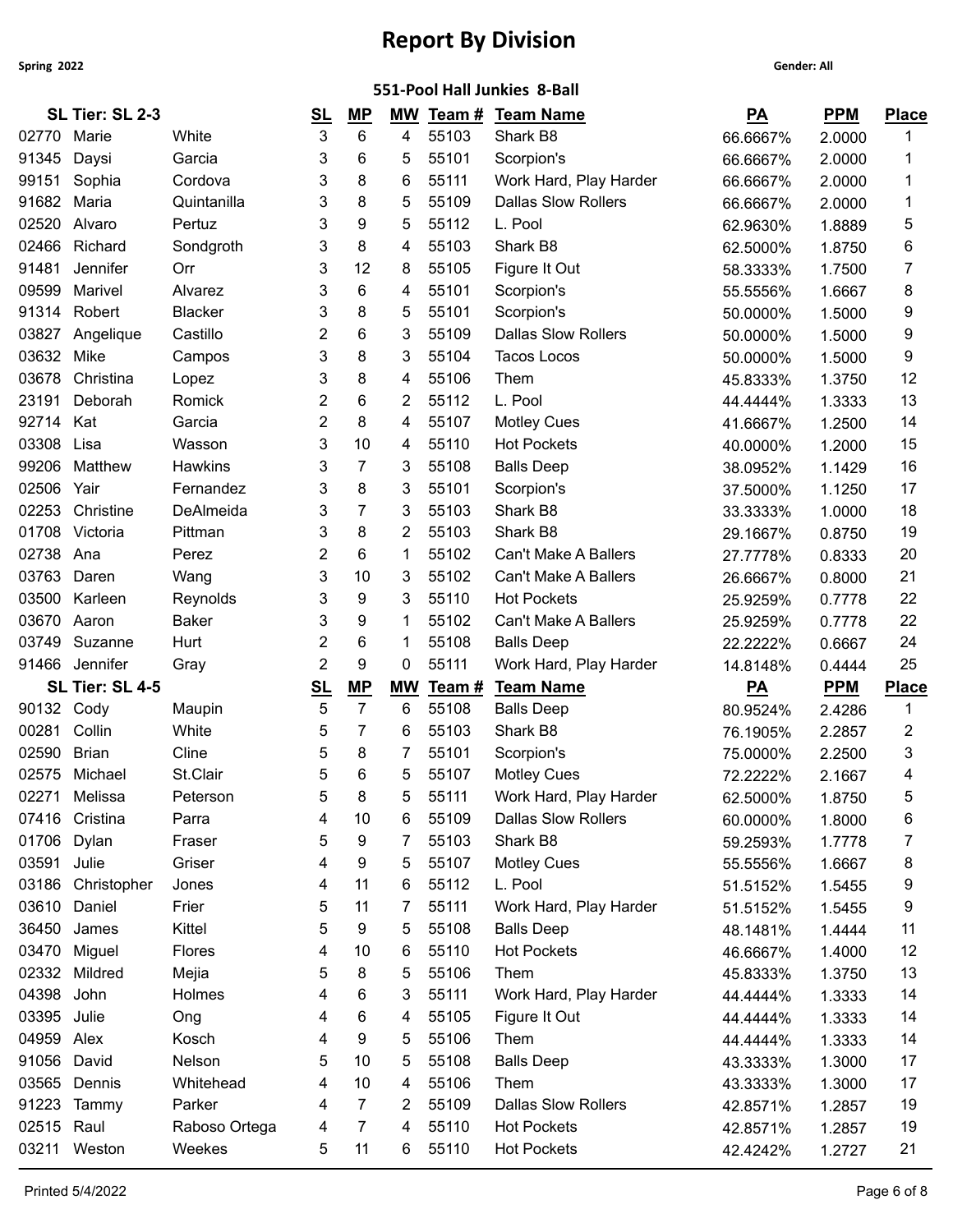|                                                                      |                                                                                                                                                                                                                                         | <u>SL</u>           | <u>MP</u>      |                |       |                            | <u>PA</u>                                        | <b>PPM</b> | <b>Place</b> |
|----------------------------------------------------------------------|-----------------------------------------------------------------------------------------------------------------------------------------------------------------------------------------------------------------------------------------|---------------------|----------------|----------------|-------|----------------------------|--------------------------------------------------|------------|--------------|
|                                                                      | Pavlova                                                                                                                                                                                                                                 | 4                   | 8              | 3              | 55105 | Figure It Out              | 41.6667%                                         | 1.2500     | 22           |
| Lisa                                                                 | Nguyen                                                                                                                                                                                                                                  | 4                   | 8              | 4              | 55112 | L. Pool                    | 41.6667%                                         | 1.2500     | 22           |
| Renee                                                                | Putrino                                                                                                                                                                                                                                 | 5                   | 6              | 2              | 55105 | Figure It Out              | 38.8889%                                         | 1.1667     | 24           |
| James                                                                | Quintanilla                                                                                                                                                                                                                             | 5                   | 8              | 4              | 55109 | <b>Dallas Slow Rollers</b> | 37.5000%                                         | 1.1250     | 25           |
| Jesus                                                                | Campos                                                                                                                                                                                                                                  | 4                   | 8              | 3              | 55104 | <b>Tacos Locos</b>         | 37.5000%                                         | 1.1250     | 25           |
| Sandra                                                               | Moreno                                                                                                                                                                                                                                  | 5                   | 9              | 3              | 55101 | Scorpion's                 | 33.3333%                                         | 1.0000     | 27           |
|                                                                      |                                                                                                                                                                                                                                         | 5                   | 9              | 4              | 55104 | Tacos Locos                | 33.3333%                                         | 1.0000     | 27           |
|                                                                      | De Alva                                                                                                                                                                                                                                 | 4                   | 8              | $\overline{2}$ | 55104 | <b>Tacos Locos</b>         | 33.3333%                                         | 1.0000     | 27           |
| Leslie                                                               | Flanagan                                                                                                                                                                                                                                | 5                   | 6              | 2              | 55111 | Work Hard, Play Harder     | 27.7778%                                         | 0.8333     | 30           |
| Lisa                                                                 | Garza                                                                                                                                                                                                                                   | 4                   | 10             | 3              | 55102 | Can't Make A Ballers       | 26.6667%                                         | 0.8000     | 31           |
| Stacy                                                                | McCommons                                                                                                                                                                                                                               | 5                   | 6              | 2              | 55105 | Figure It Out              | 22.2222%                                         | 0.6667     | 32           |
| Mark                                                                 | Gray                                                                                                                                                                                                                                    | 4                   | 6              | 2              | 55104 | <b>Tacos Locos</b>         | 22.2222%                                         | 0.6667     | 32           |
| Edward                                                               | Sigler                                                                                                                                                                                                                                  | 5                   | 6              | 1              | 55112 | L. Pool                    | 16.6667%                                         | 0.5000     | 34           |
|                                                                      |                                                                                                                                                                                                                                         | <u>SL</u>           | MP             | <b>MW</b>      | Team# | <b>Team Name</b>           | $\underline{PA}$                                 | <b>PPM</b> | <b>Place</b> |
| Jason                                                                | Smith                                                                                                                                                                                                                                   | 7                   | 8              | 8              | 55102 | Can't Make A Ballers       | 75.0000%                                         | 2.2500     | 1            |
| Todd                                                                 | Swanson                                                                                                                                                                                                                                 | 6                   | 6              | 5              | 55103 | Shark B8                   | 66.6667%                                         | 2.0000     | 2            |
| <b>Brian</b>                                                         | <b>Talley</b>                                                                                                                                                                                                                           | 6                   | 7              | 6              | 55110 | <b>Hot Pockets</b>         | 61.9048%                                         | 1.8571     | 3            |
| Aaron                                                                | Weinberg                                                                                                                                                                                                                                |                     | 9              | 7              | 55102 | Can't Make A Ballers       | 59.2593%                                         | 1.7778     | 4            |
|                                                                      | Vilakone                                                                                                                                                                                                                                |                     | 8              | 5              | 55112 | L. Pool                    | 58.3333%                                         | 1.7500     | 5            |
| Noah                                                                 | Carlson                                                                                                                                                                                                                                 | 6                   | 7              | 5              | 55105 | Figure It Out              | 52.3810%                                         | 1.5714     | 6            |
| Curtis                                                               | <b>Brechter</b>                                                                                                                                                                                                                         | 6                   | 11             | 7              | 55108 | <b>Balls Deep</b>          | 51.5152%                                         | 1.5455     | 7            |
| <b>Brandon</b>                                                       | DeAlmeida                                                                                                                                                                                                                               |                     | 9              | 6              | 55103 | Shark B8                   | 48.1481%                                         | 1.4444     | 8            |
| Richard                                                              | Hill                                                                                                                                                                                                                                    | 6                   | $\overline{7}$ | 4              | 55105 | Figure It Out              | 47.6190%                                         | 1.4286     | 9            |
| Gerald                                                               | Kesner                                                                                                                                                                                                                                  | 6                   | 10             | 6              | 55101 | Scorpion's                 | 43.3333%                                         | 1.3000     | 10           |
| Mark                                                                 | Creech                                                                                                                                                                                                                                  | 6                   | 7              | 4              | 55107 | <b>Motley Cues</b>         | 42.8571%                                         | 1.2857     | 11           |
| Chris                                                                | <b>Stark</b>                                                                                                                                                                                                                            |                     | 7              | 4              | 55109 | <b>Dallas Slow Rollers</b> | 42.8571%                                         | 1.2857     | 11           |
| Dennis                                                               | Whitehead Jr                                                                                                                                                                                                                            | 6                   | 7              | 4              | 55106 | Them                       | 42.8571%                                         | 1.2857     | 11           |
| Kristian                                                             | Riley                                                                                                                                                                                                                                   | 6                   | 8              | 5              | 55105 | Figure It Out              | 41.6667%                                         | 1.2500     | 14           |
| Onofre                                                               | Garza                                                                                                                                                                                                                                   | 6                   | 7              | 3              | 55102 | Can't Make A Ballers       | 38.0952%                                         | 1.1429     | 15           |
| Shanon                                                               | Frazier                                                                                                                                                                                                                                 | 6                   | 9              | 3              | 55107 | <b>Motley Cues</b>         | 33.3333%                                         | 1.0000     | 16           |
|                                                                      | Martinez                                                                                                                                                                                                                                |                     | 8              | 3              | 55106 | Them                       | 33.3333%                                         | 1.0000     | 16           |
|                                                                      | Parra                                                                                                                                                                                                                                   | 6                   | 9              | 3              | 55109 | <b>Dallas Slow Rollers</b> | 29.6296%                                         | 0.8889     | 18           |
|                                                                      | Thipseuth                                                                                                                                                                                                                               | 6                   | 8              | 2              | 55112 | L. Pool                    | 29.1667%                                         | 0.8750     | 19           |
|                                                                      | <b>Stevens</b>                                                                                                                                                                                                                          | 6                   | 10             | 3              | 55104 | <b>Tacos Locos</b>         | 23.3333%                                         | 0.7000     | 20           |
|                                                                      | Flanagan                                                                                                                                                                                                                                |                     | 6              |                | 55111 | Work Hard, Play Harder     | 22.2222%                                         | 0.6667     | 21           |
|                                                                      | Cooper                                                                                                                                                                                                                                  | 6                   | 8              | $\mathbf{2}$   |       | <b>Motley Cues</b>         | 16.6667%                                         | 0.5000     | 22           |
| 90868<br>03436<br>10460<br>01515<br>03090<br>23154<br>08390<br>00878 | SL Tier: SL 4-5<br>91132 Lena<br>03570<br>03315<br>03767<br>03748 Pete<br>SL Tier: SL 6-7<br>08409<br>03492 Sivan<br>09317<br>00462<br>90263<br>02353 Angel<br>06159 Juan<br>03454 Somvamg<br>99261 Wes<br>01795 Jerry<br>03476 Timothy | Juan"Cypher" Chavez |                |                |       | МW<br>55107                | 551-Pool Hall Junkies 8-Ball<br>Team # Team Name |            |              |